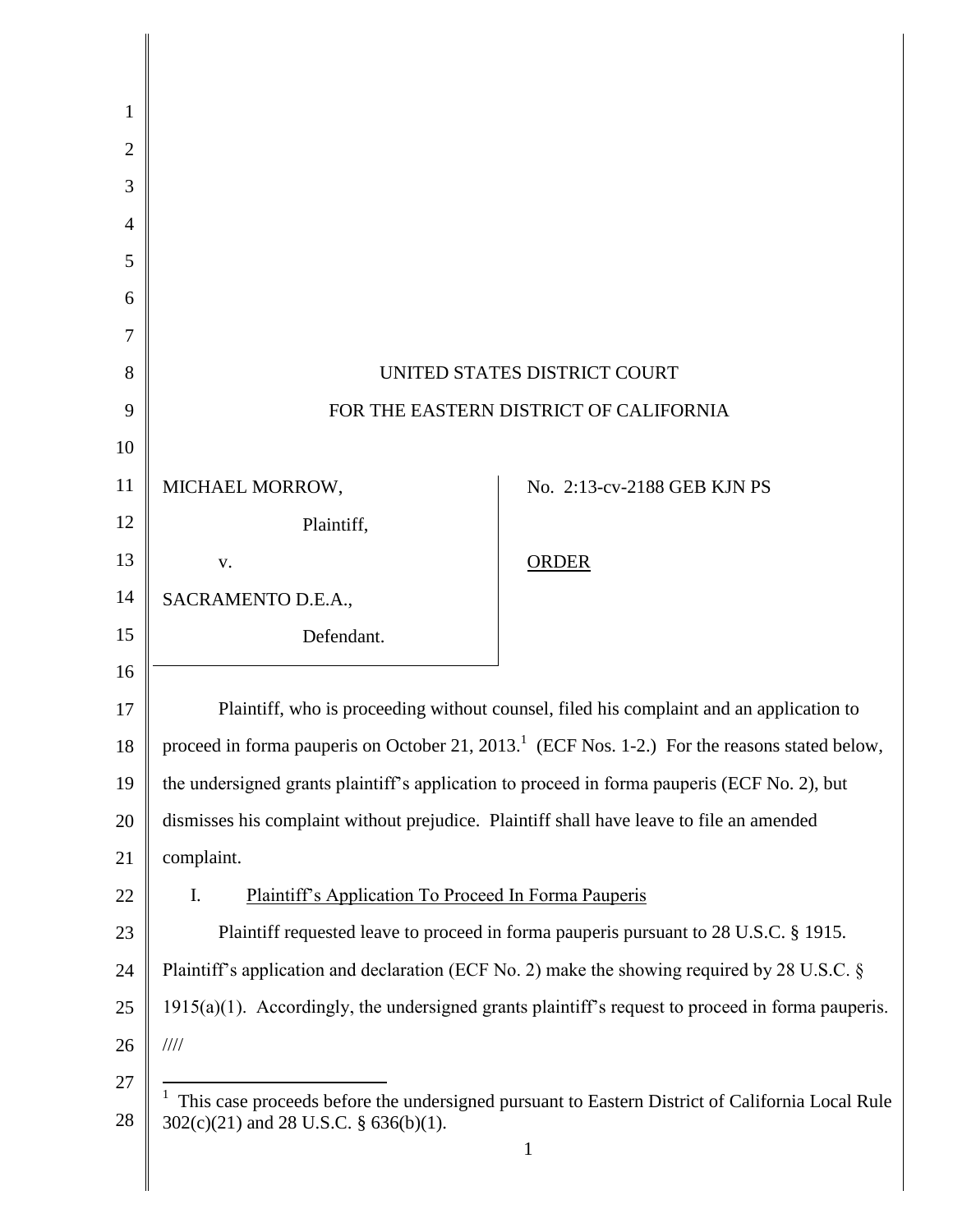1

## II. Screening Plaintiff's Complaint

2 3 4 5 6 7 8 9 10 11 12 13 14 15 16 17 18 19 20 21 22 23 24 25 26 27 28 2 a. *General Screening Standards* The determination that a plaintiff may proceed in forma pauperis does not complete the required inquiry. The court is also required to screen complaints brought by parties proceeding in forma pauperis. See 28 U.S.C. § 1915(e)(2); see also Lopez v. Smith, 203 F.3d 1122, 1129 (9th Cir. 2000) (en banc). Pursuant to 28 U.S.C. § 1915(e)(2), the court is directed to dismiss a case filed pursuant to the in forma pauperis statute if, at any time, it determines that the allegation of poverty is untrue, the action is frivolous or malicious, the complaint fails to state a claim on which relief may be granted, or the action seeks monetary relief against an immune defendant. A claim is legally frivolous when it lacks an arguable basis either in law or in fact. Neitzke v. Williams, 490 U.S. 319, 325 (1989); Franklin v. Murphy, 745 F.2d 1221, 1227-28 (9th Cir. 1984). The court may, therefore, dismiss a claim as frivolous if that claim is based on an indisputably meritless legal theory or if the factual contentions are clearly baseless. Neitzke, 490 U.S. at 327. The critical inquiry is whether a constitutional claim, however inartfully pled, has an arguable legal and factual basis. See Franklin, 745 F.2d at 1227. In assessing whether a plaintiff's complaint fails to state a claim on which relief can be granted, the court adheres to "notice pleading" standards. See, e.g., Paulsen v. CNF, Inc., 559 F.3d 1061, 1071 (9th Cir. 2009). The notice pleading standards are codified, in part, in Federal Rule of Civil Procedure 8(a), which provides: (a) Claim for Relief. A pleading that states a claim for relief must contain: (1) a short and plain statement of the grounds for the court's jurisdiction, unless the court already has jurisdiction and the claim needs no new jurisdictional support; (2) a short and plain statement of the claim showing that the pleader is entitled to relief; and (3) a demand for the relief sought, which may include relief in the alternative or different types of relief. Additionally, a complaint should be dismissed for failure to state a claim if it does not "contain sufficient factual matter, accepted as true, to 'state a claim to relief that is plausible on its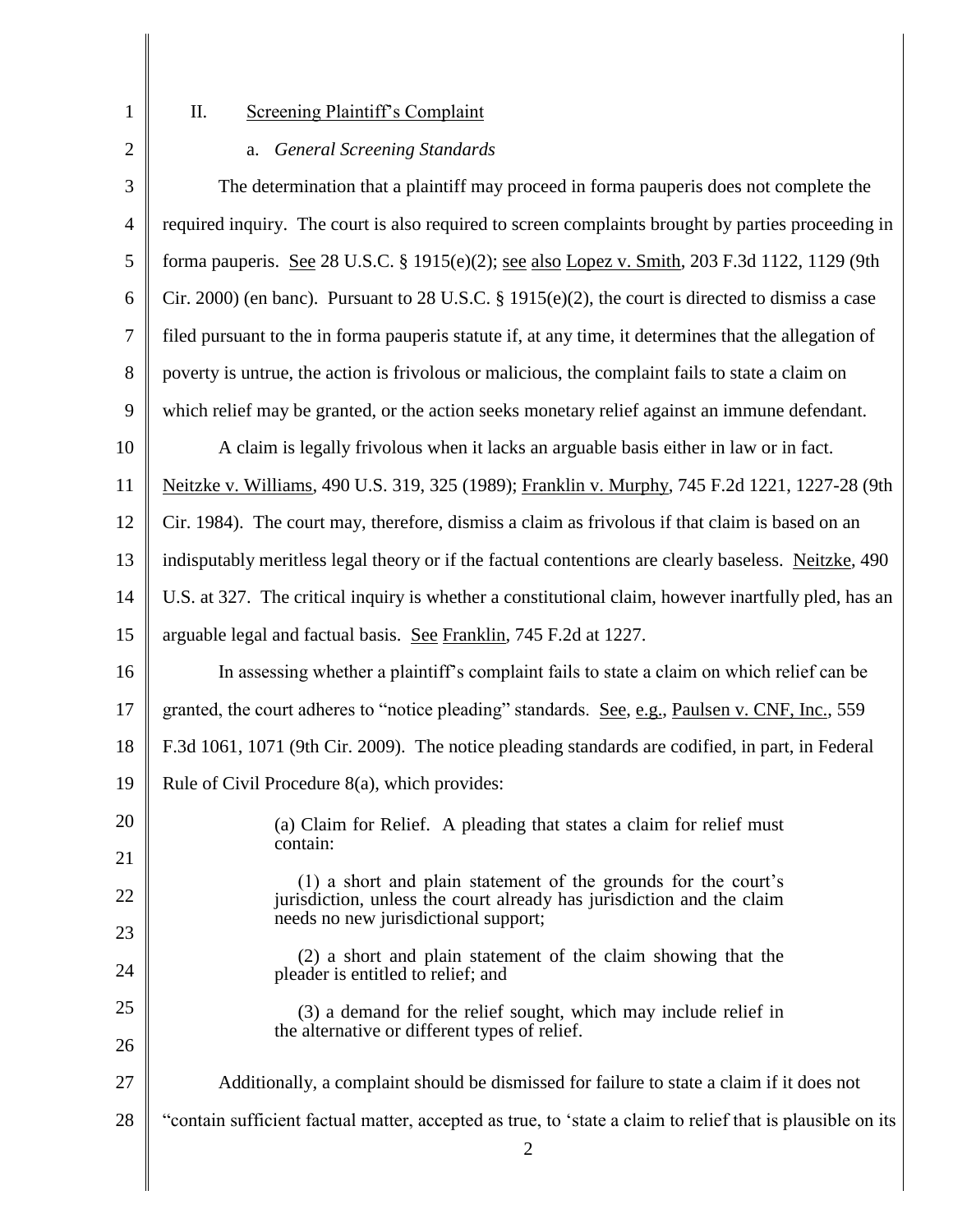1 2 3 4 5 6 7 8 9 10 11 12 13 14 15 16 17 18 19 20 21 22 23 24 25 26 27 28 3 face.'" Ashcroft v. Iqbal, 556 U.S. 662, 678 (2009) (quoting Bell Atl. Corp. v. Twombly, 550 U.S. 544, 570 (2007)). "A claim has facial plausibility when the plaintiff pleads factual content that allows the court to draw the reasonable inference that the defendant is liable for the misconduct alleged." Id. The court accepts all of the facts alleged in the complaint as true and construes them in the light most favorable to the plaintiff. Autotel v. Nev. Bell Tel. Co., 697 F.3d 846, 850 (9th Cir. 2012); Corrie v. Caterpillar, 503 F.3d 974, 977 (9th Cir. 2007). The court is "not, however, required to accept as true conclusory allegations that are contradicted by documents referred to in the complaint, and [the court does] not necessarily assume the truth of legal conclusions merely because they are cast in the form of factual allegations." Paulsen, 559 F.3d at 1071 (citations and quotation marks omitted). Plaintiff has the responsibility to allege facts to state a plausible claim for relief. Iqbal, 556 U.S. at 678; Moss v. U.S. Secret Serv., 572 F.3d 962, 969 (9th Cir. 2009) ("bald allegation of impermissible motive" was conclusory and not entitled to an assumption of truth at the pleading stage). The court must construe a pro se pleading liberally to determine if it states a claim and, prior to dismissal, must tell the plaintiff of deficiencies in the complaint and give the plaintiff an opportunity to cure those deficiencies if it appears at all possible that the plaintiff can do so. See, e.g., Lopez, 203 F.3d at 1130-31; see also Hebbe v. Pliler, 627 F.3d 338, 342 & n.7 (9th Cir. 2010) (stating that courts continue to construe pro se filings liberally even when evaluating them under the standard announced in Iqbal). Federal courts are courts of limited jurisdiction. Vacek v. UPS, 447 F.3d 1248, 1250 (9th Cir. 2006). The plaintiff has the burden of establishing that subject matter jurisdiction is proper. Kokkonen v. Guardian Life Ins. Co., 511 U.S. 375, 377 (1994). A federal court has an independent duty to assess whether federal subject matter jurisdiction exists, whether or not the parties raise the issue. See United Investors Life Ins. Co. v. Waddell & Reed Inc., 360 F.3d 960, 967 (9th Cir. 2004) (stating that "the district court had a duty to establish subject matter jurisdiction over the removed action *sua sponte*, whether the parties raised the issue or not"); accord Rains v. Criterion Sys., Inc., 80 F.3d 339, 342 (9th Cir. 1996) ("federal courts are under an independent obligation to examine their own jurisdiction") (citation omitted). Federal district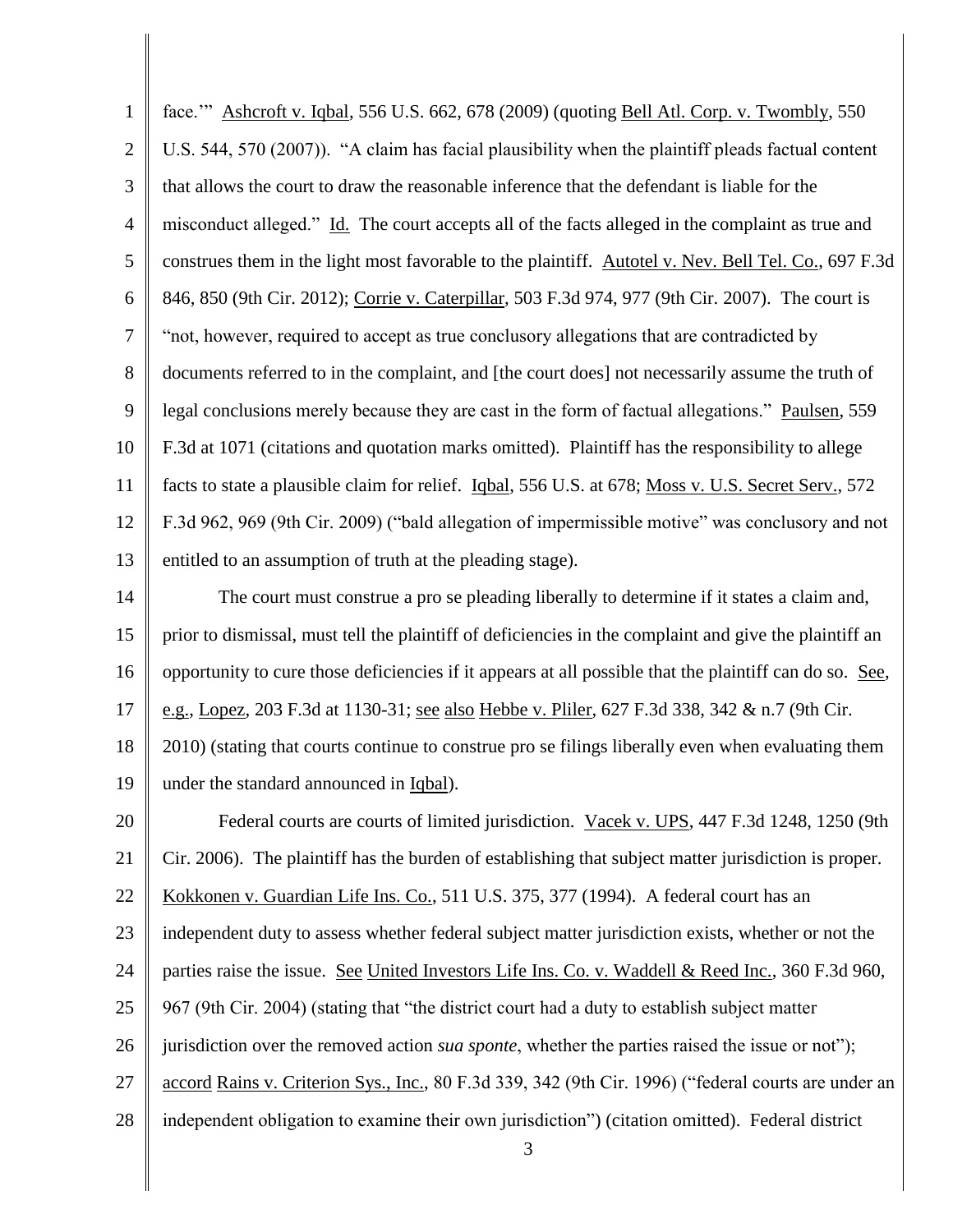| $\mathbf{1}$   | courts "may not grant relief absent a constitutional or valid statutory grant of jurisdiction," and                                                                                                        |
|----------------|------------------------------------------------------------------------------------------------------------------------------------------------------------------------------------------------------------|
| $\overline{2}$ | "[a] federal court is presumed to lack jurisdiction in a particular case unless the contrary                                                                                                               |
| 3              | affirmatively appears." A-Z Int'l v. Phillips, 323 F.3d 1141, 1145 (9th Cir. 2003) (citations and                                                                                                          |
| $\overline{4}$ | quotation marks omitted). The court must sua sponte dismiss a case for lack of subject matter                                                                                                              |
| 5              | jurisdiction. See Fed. R. Civ. P. $12(h)(3)$ ("If the court determines at any time that it lacks subject                                                                                                   |
| 6              | matter jurisdiction, the court must dismiss the action."); <u>see also Scholastic Entmt.</u> , Inc. v. Fox                                                                                                 |
| 7              | Entmt. Group, Inc., 336 F.3d 982, 989 (9th Cir. 2003).                                                                                                                                                     |
| 8              | b. Allegations In Plaintiff's Complaint                                                                                                                                                                    |
| 9              | Plaintiff's complaint is one page long and purports to state claims for "entrapment,                                                                                                                       |
| 10             | envaition [sic] of privacy, mental anguish, and stress." (ECF No. 1 at 1.) The complaint reads, in                                                                                                         |
| 11             | its entirety:                                                                                                                                                                                              |
| 12             | I Michael Arthur Morrow am hereby filing a lawsuit against the                                                                                                                                             |
| 13             | Sacramento DEA. From June 2013 thru [sic] October 2013 I had to<br>call internal affairs six times.<br>They employed there [sic]                                                                           |
| 14             | confidential sources to harass myself and my fiancé, at least four<br>times a month at night through our windows lights and monagrams                                                                      |
| 15             | would be displayed keeping us awake[;] they were in the attic<br>coming after me with women making sexual comments[;] they                                                                                 |
| 16             | broke into our home [and] stole clothing, jewlry [sic], important<br>paperwork[,] toiletries, food from the pantry and emptied out the                                                                     |
| 17             | freezer. [T]he gas was sifened [sic] from the truck[,] fuses and<br>raido [sic] messed with or broken. [T]hey have once again invaded                                                                      |
| 18             | my privacy, I am clean and they keep coming after me trying to<br>entrap me with drugs. They have done all these things repeatedly[.]<br>I am hereby asking for \$75,000 in compensation, for damages done |
| 19             | to my fiancé[,] my home[,] and my viehicle [sic].                                                                                                                                                          |
| 20             | (ECF No. 1 at 2.) Plaintiff also attaches a civil cover sheet (ECF No. 1-1) checking the box                                                                                                               |
| 21             | indicating the matter is a class action, and checking the box indicating that the action is one under                                                                                                      |
| 22             | the Racketeer Influenced and Correct Organizations Act ("RICO") statute. None of the factual                                                                                                               |
| 23             | allegations in the pleading suggest why these boxes were checked. Plaintiff also inexplicably                                                                                                              |
| 24             | checked the box for "federal question" jurisdiction. (Id.)                                                                                                                                                 |
| 25             | c. Plaintiff's Pleading Fails To Comply With Federal Rule Of Civil Procedure $8(a)$                                                                                                                        |
| 26             | Upon review of plaintiff's cursory complaint, the undersigned dismisses the complaint for                                                                                                                  |
| 27             | failure to comply with the notice pleading standards described above, but grants plaintiff leave to                                                                                                        |
| 28             | file an amended complaint. The deficiencies in the complaint are fundamental and preclude the<br>$\overline{\mathcal{A}}$                                                                                  |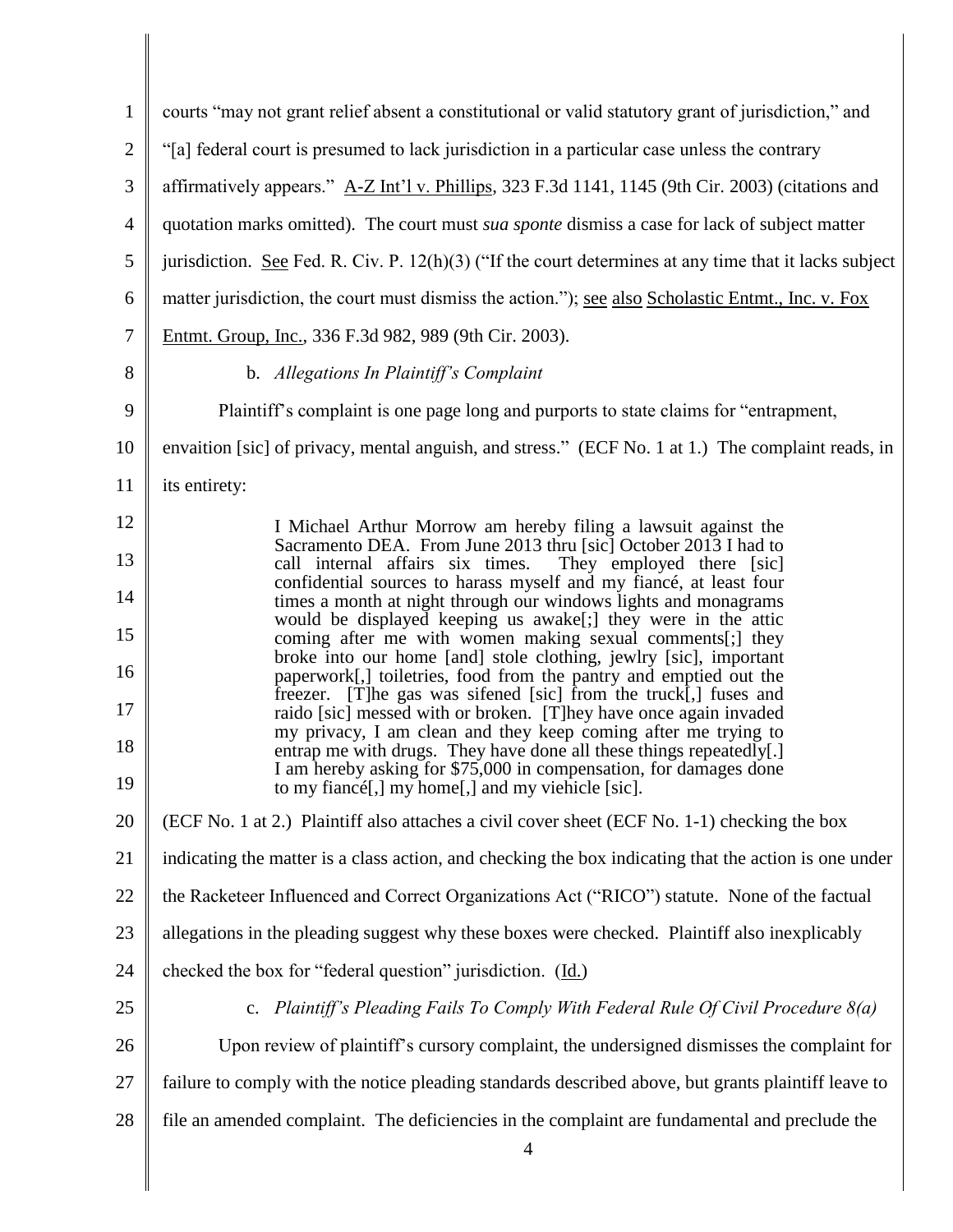1

court from ordering service of the complaint.

2 3 4 5 6 7 8 9 10 At best, plaintiff's complaint is unintelligible. At worst, it borders on fantastical. For instance, the allegation that members of the Sacramento office of the Drug Enforcement Agency ("D.E.A.") and/or D.E.A. "confidential sources" were "in the attic coming after me with women making sexual comments," displaying "lights and monagrams" that kept plaintiff awake, stealing "toiletries" and "food from the pantry," and siphoning gas from plaintiff's truck, among other things. (Compl. at 2.) Without more, these allegations are nonsensical and potentially frivolous. Further, the nature of plaintiff's so-called "RICO" claim is entirely unclear, there appears to be no factual basis for this matter to be a class action, and while the complaint seeks "\$75,000.00," the basis for such damages is inexplicable. Fed. R. Civ. P. 8(a)(2)-(3).

11 12 13 14 15 16 17 18 19 20 21 The undersigned must inform plaintiff of the deficiencies in his pleading and give plaintiff a chance to correct them. See Lopez, 203 F.3d at 1130-31. It appears that plaintiff may intend to allege that members of the Sacramento D.E.A., an agency of the U.S. Government, has been harassing him and stealing from him. Given plaintiff's vague accusations, however, the court can only guess at the claim(s) plaintiff might intend to allege, and can only guess at what factual allegations might form the basis of such claim(s). Perhaps plaintiff intends to allege a violation of the Fourth Amendment's prohibition on improper searches and seizures of property. If so, however, plaintiff must provide more factual allegations to the court in order to satisfy Federal Rule of Civil Procedure 8 and to proceed with litigating his case. Further, the complaint does not identify any individual D.E.A. agents or their "confidential sources" that might be responsible for any alleged constitutional violation.

22 23 24 25 26 27 28 Regardless, the court informs plaintiff that 42 U.S.C. § 1983 is the vehicle through which plaintiffs can seek redress for violations of rights secured by the United States constitution and laws. Section 1983 imposes civil liability upon an individual who under color of state law subjects or causes, any citizen of the United States to the deprivation of any rights, privileges or immunities secured by the Constitution and laws. Franklin v. Fox, 312 F.3d 423, 444 (9th Cir. 2002) (citing 42 U.S.C. § 1983). To state a claim under Section 1983, a plaintiff must allege two essential elements: (1) that a right secured by the Constitution or laws of the United States was

5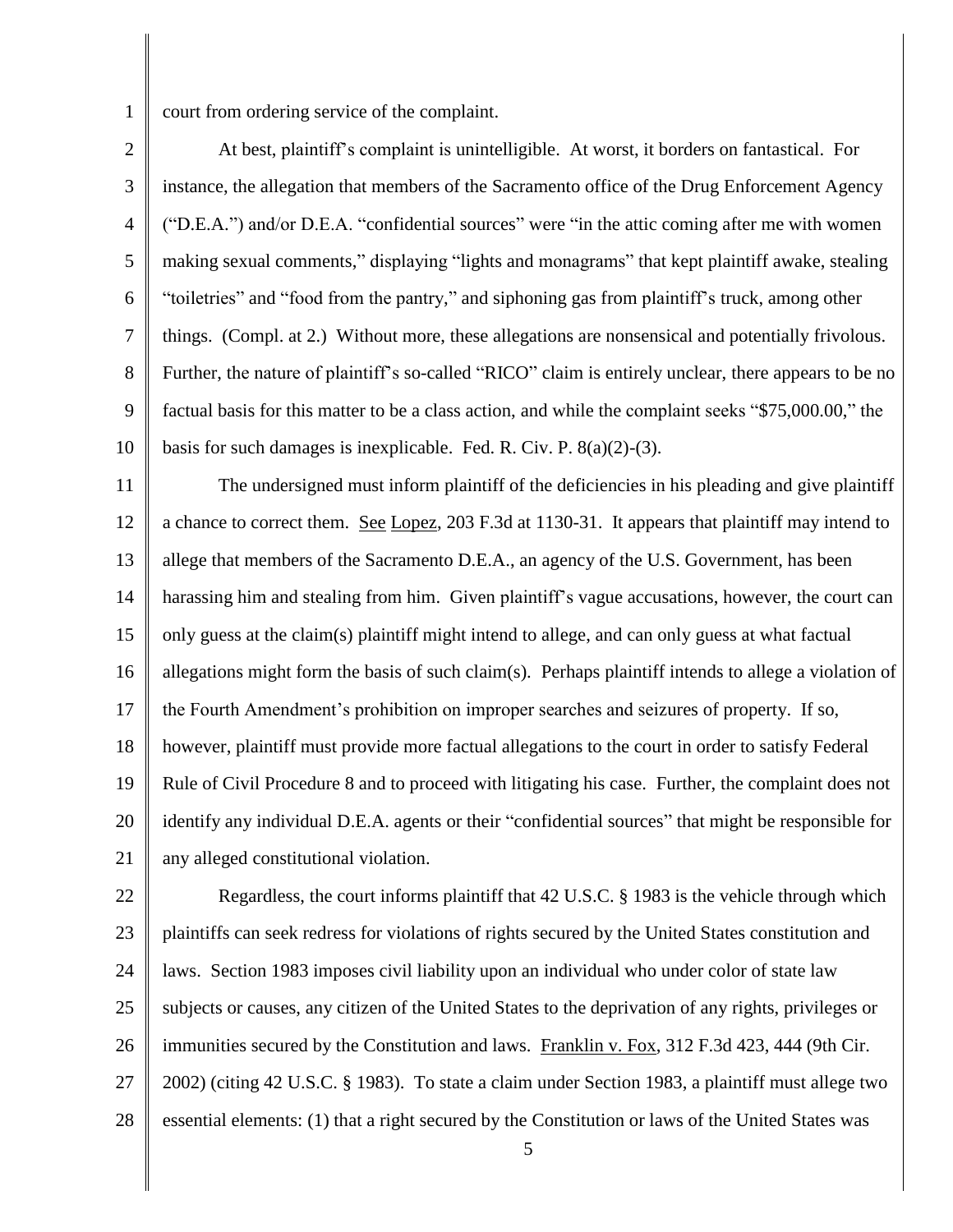| $\mathbf{1}$   | violated, and (2) that the alleged violation was committed by a person acting under the color of                                            |
|----------------|---------------------------------------------------------------------------------------------------------------------------------------------|
| $\overline{2}$ | State law. Long v. County of L.A., 442 F.3d 1178, 1185 (9th Cir. 2006) (citing West v. Atkins,                                              |
| 3              | 487 U.S. 42, 48 (1988)). Section 1983 states in relevant part:                                                                              |
| $\overline{4}$ | Every person who, under color of a statute, ordinance, regulation,                                                                          |
| 5              | custom, or usage, of any State or Territory or the District of<br>Columbia, subjects, or causes to be subjected, any citizen of the         |
| 6              | United States or other person within the jurisdiction thereof to the<br>deprivation of any rights, privileges, or immunities secured by the |
| 7              | Constitution and laws, shall be liable to the party injured in an<br>action at law, suit in equity, or other proper proceeding from redress |
| 8              |                                                                                                                                             |
| 9              | 42 U.S.C. § 1983.                                                                                                                           |
| 10             | Once the plaintiff alleges that his or her federal rights have been violated, then a plaintiff                                              |
| 11             | must show that those rights were violated by a person acting under color of state law. This means                                           |
| 12             | that plaintiff must name a person as a defendant in the complaint and that person must have acted                                           |
| 13             | under what is called "color of state law." Persons acting under color of state law typically include                                        |
| 14             | officials who in some capacity represent either the state, city, or county government. See Monroe                                           |
| 15             | v. Pape, 365 U.S. 167, 81 S.Ct. 473, 5 L.Ed.2d. 492 (1961), partially overruled on other grounds                                            |
| 16             | by Monell v. Department of Social Services of City of New York, 436 U.S. 658, 663, 98 S.Ct.                                                 |
| 17             | 2018, 2021 (1978). For purposes of bringing a § 1983 claim, under relatively narrow and specific                                            |
| 18             | circumstances, a "person" can also include a municipality such as a town, city, or one of its                                               |
| 19             | bodies such as the police or fire department. Monell, 436 U.S. at 663, 98 S.Ct. at 2021. Plaintiff                                          |
| 20             | does not clearly allege that a federal constitutional right was violated by a government official.                                          |
| 21             | Plaintiff may, however, bring a claim against individual federal officers for constitutional                                                |
| 22             | violations. Bivens v. Six Unknown Named Agents of Federal Bureau of Narcotics, 403 U.S. 388                                                 |
| 23             | (1971). A Bivens claim "can be maintained against a defendant in his or her individual capacity                                             |
| 24             | only, and not in his or her official capacity." Daly-Murphy v. Winston, 837 F.2d 348, 355 (9th                                              |
| 25             | Cir. 1988).                                                                                                                                 |
| 26             | Plaintiff's complaint does not presently comply with Rule 8, nor does it presently state a                                                  |
| 27             | claim upon which relief may be granted under § 1983. Accordingly, the complaint is dismissed                                                |
| 28             |                                                                                                                                             |

6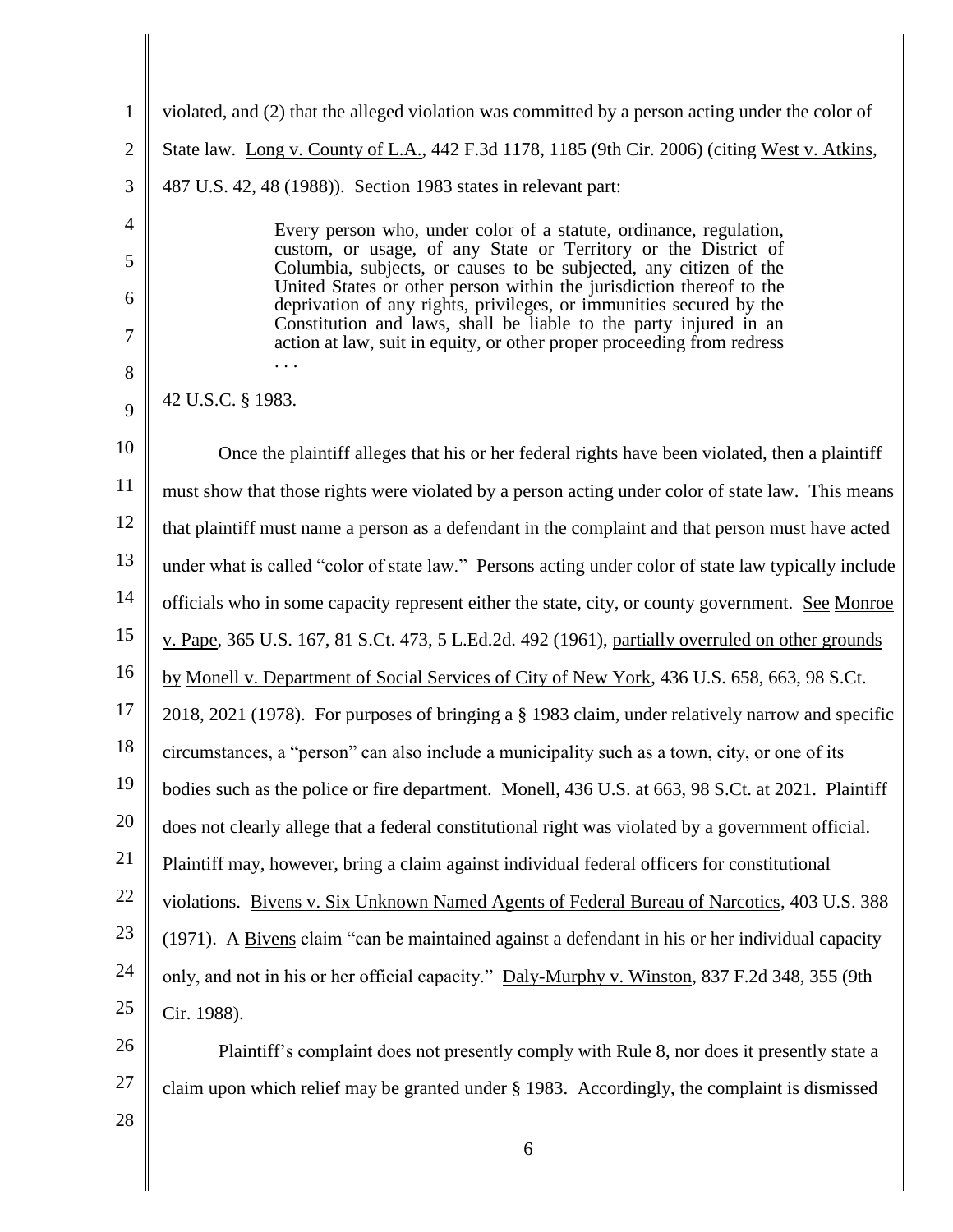| $\mathbf{1}$   | with leave to amend pursuant to 28 U.S.C. $\S$ 1915(e)(2) to permit plaintiff to file an amended                                        |
|----------------|-----------------------------------------------------------------------------------------------------------------------------------------|
| $\overline{2}$ | pleading that complies with Federal Rule of Civil Procedure 8, clarifies whether he alleges                                             |
| 3              | violations of any of his constitutional rights, includes additional factual allegations that might                                      |
| $\overline{4}$ | support claims for such violations, and provides more context to his wide-ranging accusations.                                          |
| 5              | Such amended pleading shall also include allegations regarding the basis for this court's                                               |
| 6              | jurisdiction. Plaintiff shall file an amended pleading within 45 days of the date of this order. The                                    |
| $\tau$         | amended pleading shall be titled "First Amended Complaint."                                                                             |
| 8              | Plaintiff is informed that the court cannot refer to prior pleadings in order to make an                                                |
| 9              | amended complaint complete. Eastern District Local Rule 220 requires that an amended                                                    |
| 10             | complaint be complete in itself. This is because, as a general rule, an amended complaint                                               |
| 11             | supersedes the original complaint. See Loux v. Rhay, 375 F.2d 55, 57 (9th Cir. 1967) ("The                                              |
| 12             | amended complaint supersedes the original, the latter being treated thereafter as non-existent.").                                      |
| 13             | Accordingly, once a plaintiff files an amended complaint, the original complaint no longer serves                                       |
| 14             | any function in the case. Defendants not named in an amended complaint are no longer                                                    |
| 15             | defendants. Ferdik, 963 F.2d at 1262.                                                                                                   |
| 16             | Plaintiff is also hereby informed that he is obligated to comply with court orders and the                                              |
| 17             | rules of litigation procedure, notwithstanding his status as a pro se litigant. Eastern District Local                                  |
| 18             | Rule 110 provides that "[f]ailure of counsel or of a party to comply with these Rules or with any                                       |
| 19             | order of the Court may be grounds for imposition by the Court of any and all sanctions authorized                                       |
| 20             | by statute or Rule or within the inherent power of the Court." Moreover, Eastern District Local                                         |
| 21             | Rule 183(a) provides, in part:                                                                                                          |
| 22             | Any individual representing himself or herself without an attorney                                                                      |
| 23             | is bound by the Federal Rules of Civil or Criminal Procedure, these<br>Rules, and all other applicable law. All obligations placed on   |
| 24             | "counsel" by these Rules apply to individuals appearing in propria<br>persona. Failure to comply therewith may be ground for dismissal. |
| 25             | or any other sanction appropriate under these Rules.                                                                                    |
|                |                                                                                                                                         |

26 27 See also King v. Atiyeh, 814 F.2d 565, 567 (9th Cir. 1987) ("Pro se litigants must follow the same rules of procedure that govern other litigants."). Case law is in accord that a district court

28 may impose sanctions, including involuntary dismissal of a plaintiff's case pursuant to Federal